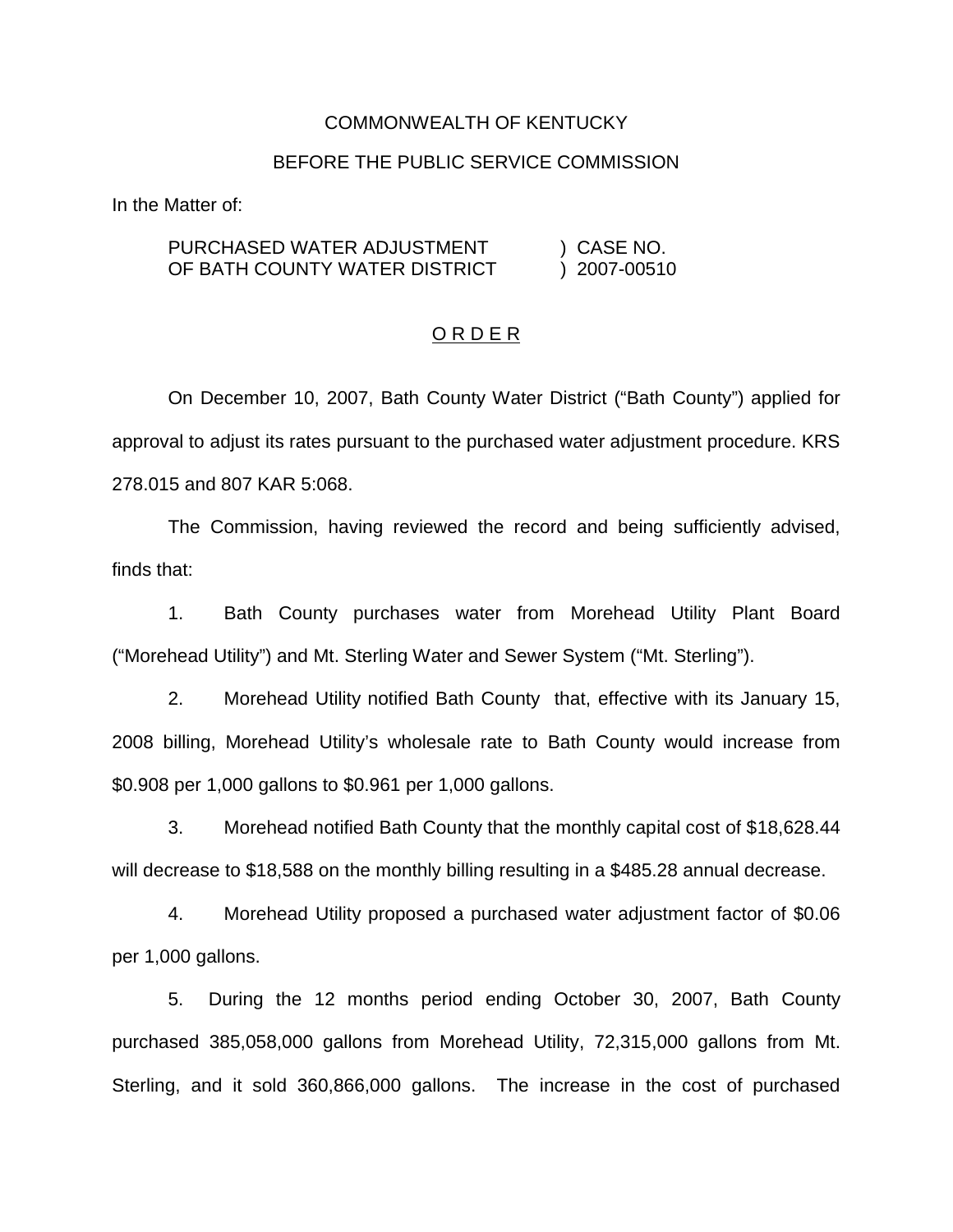water is \$19,922.80, resulting in a purchased water adjustment factor of \$0.06 per 1,000 gallons.

6. The purchased water adjustment factor of \$0.06 per 1,000 gallons is fair, just, and reasonable and should be approved.

IT IS THEREFORE ORDERED that:

1. The rates proposed by Bath County are approved.

2. The purchased water adjustment factor of \$0.06 per 1,000 gallons as calculated in Appendix A is approved.

3. The rates in Appendix B attached hereto and incorporated herein, are fair, just, and reasonable and are approved for service rendered on or after January 15, 2008.

4. Within 20 days of the date of this Order, Bath County shall file with the Commission revised tariff sheets showing the rates approved herein.

Done at Frankfort, Kentucky, this  $7<sup>th</sup>$  day of January, 2008.

By the Commission

**ATTEST:** 

Robert a amat for the

Case No. 2007-00510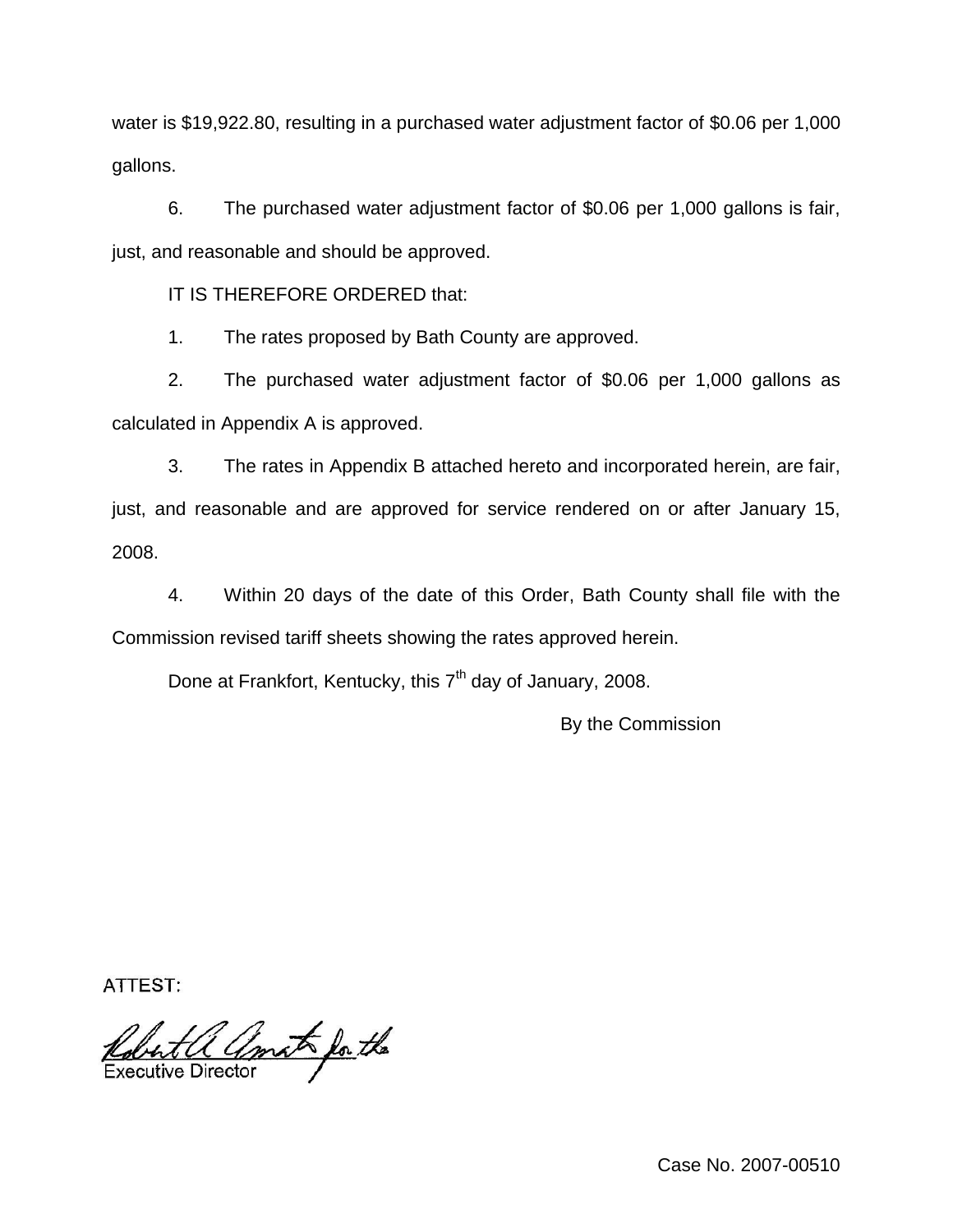# APPENDIX A

## APPENDIX TO AN ORDER OF THE KENTUCKY PUBLIC SERVICE COMMISSION IN CASE NO. 2007-00510 DATED JANUARY 7, 2008

|                                                                    | <b>New Rate</b>                             | <b>Base Rate</b>                            |               |
|--------------------------------------------------------------------|---------------------------------------------|---------------------------------------------|---------------|
| <b>Morehead Utility</b><br>Purchases in gallons<br>Volumetric rate | 385,058,000<br>\$.961/1,000<br>\$370,040.74 | 385,058,000<br>\$.908/1,000<br>\$349,632.66 | \$20,408.0    |
| <b>Monthly Capital Cost</b><br><b>Base Rate</b><br>New Rate        | \$18,628.44<br>\$18,588.00<br>\$40.44       | \$40.44<br>x 12 months<br>\$485.28          | less \$485.28 |
| Mt. Sterling Water<br>Purchases in gallons<br>No change in rate    | 72,315,000                                  | Increased water cost                        | \$19,922.80   |
| Increased water cost<br>Divided by gallons sold                    |                                             | \$<br>19,922.80<br>360,866,000              |               |

Purchased water adjustment factor \$0.06 per 1,000 gallons